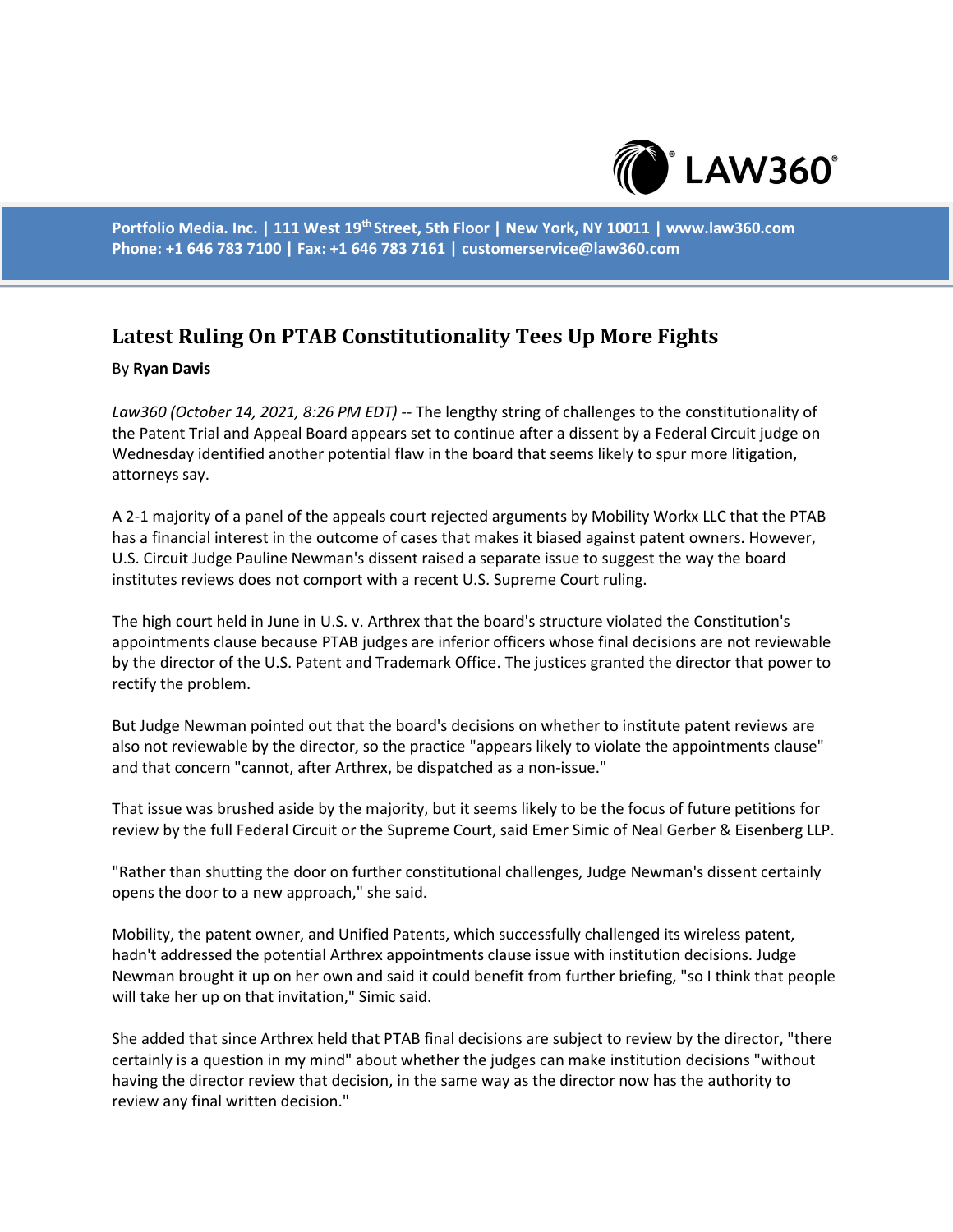Matthew Rizzolo of Ropes & Gray LLP said "it's a really interesting question that's posed by Judge Newman in light of Arthrex."

Under the America Invents Act, the board's decision to institute review of a patent "is on one hand an interim decision because it just sort of gets the proceeding started," he said. "But on the other hand it's expressly said to be final and not reviewable by anyone else, whether that's the director or a federal court. Does that accord with the appointments clause?"

Instead of pointing to that part of the Constitution, Mobility argued that it creates an appearance of bias that violates the due process rights of patent owners for the same PTAB panel to decide whether to institute review of a patent and issue the final decision. The majority dispensed with that concern in a few sentences, saying it had rejected the same argument in a 2016 decision.

However, that ruling didn't deal with the appointments clause and was also issued years before Arthrex delineated the proper roles of the board and the director. As a result, "Arthrex really opened the door for this argument" that there is a constitutional flaw in the board's institution decisions, Simic said.

"Whether it succeeds or not is another question," she added.

When the board institutes review of a patent, its final decision on validity is now subject to review by the director under Arthrex, so there's potentially an argument that having the director review the final decision cures any constitutional flaw at the institution stage.

But when an inter partes review petition is denied, that decision cannot be appealed in nearly all cases. That could make the appointments clause argument floated by Judge Newman appealing to petitioners, even though in the Mobility and Arthrex cases it was patent owners challenging the PTAB's constitutionality.

"I could certainly see someone whose petition was denied institution taking up this baton that's been lifted by Judge Newman and carrying it forward to try to get the same sort of Supreme Court review of the institution aspect of the IPR process as they did the final decision process," said Scott Hejny of McKool Smith PC.

Since institution decisions are not appealable, raising the issue would likely have to involve a mandamus petition to the Federal Circuit, which has to date been reluctant to hear challenges to most aspects of institution decisions.

"That's going to be a significant hurdle, but clearly Judge Newman at least appears to be open to considering this argument, so it may be worth a try," Simic said.

If there does turn out to be a constitutional flaw with institution decisions, it could further complicate the IPR system. The board would decide whether to institute an IPR, which would then be reviewed by the director, and then issue a final decision that would also be subject to review.

"It seems like that's an unwieldy process," Hejny said.

Noted Simic, "that potentially undermines the goal of the AIA, which was to create an alternative, faster, cheaper, more efficient way to resolve patent disputes."